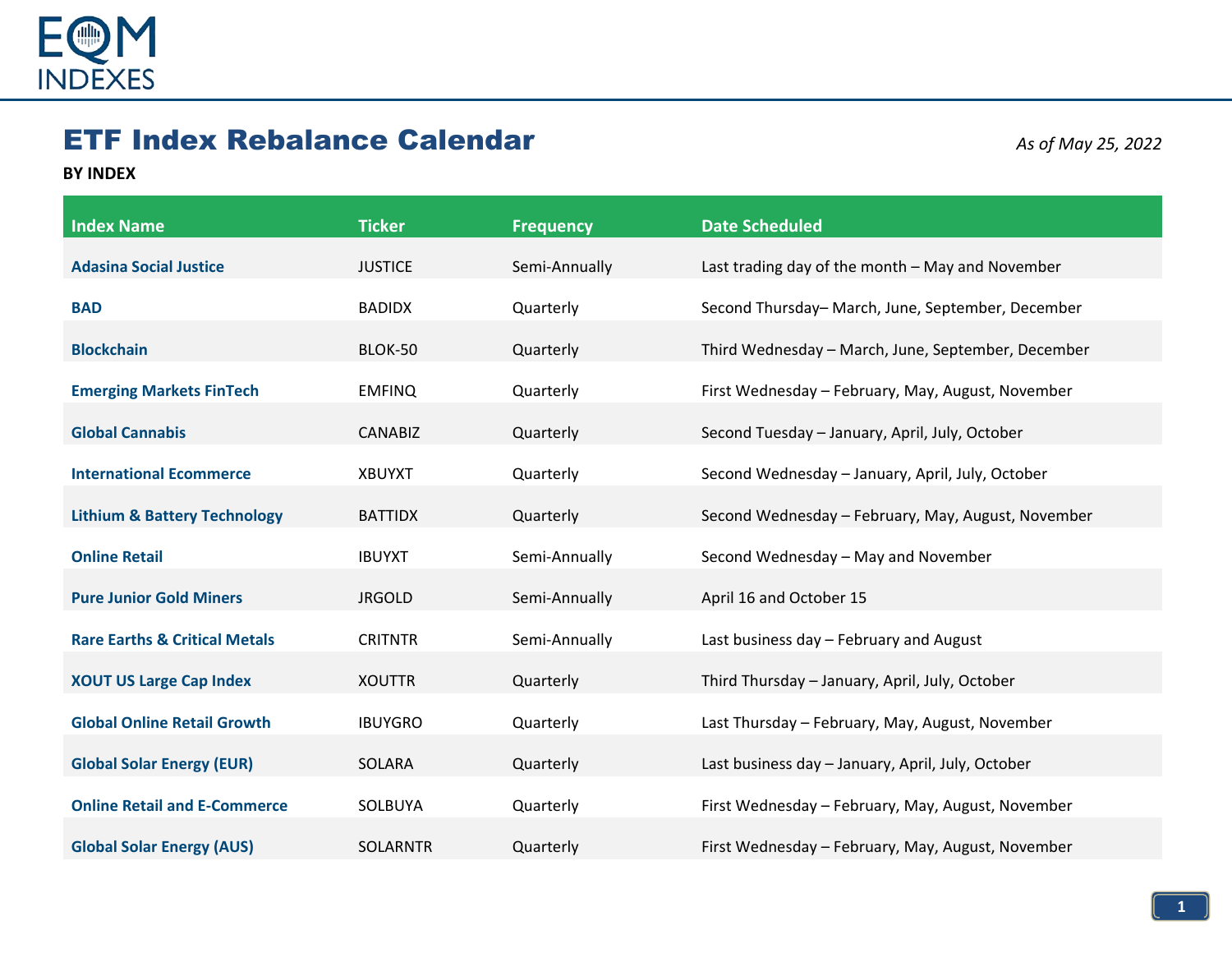

## **BY MONTH**

| <b>Month</b>    | <b>Index</b>                                                                                                                                                                                                   | <b>Frequency</b>                                                                                                                                                                   | <b>Month</b>     | <b>Index</b>                                                                                                                                                                                                   | <b>Frequency</b>                                                                                                                                                                   |
|-----------------|----------------------------------------------------------------------------------------------------------------------------------------------------------------------------------------------------------------|------------------------------------------------------------------------------------------------------------------------------------------------------------------------------------|------------------|----------------------------------------------------------------------------------------------------------------------------------------------------------------------------------------------------------------|------------------------------------------------------------------------------------------------------------------------------------------------------------------------------------|
| <b>January</b>  | <b>Global Cannabis</b><br><b>International Ecommerce</b><br>XOUT US Large Cap<br>Global Solar (EUR)                                                                                                            | 2 <sup>nd</sup> Tuesday<br>2 <sup>nd</sup> Wednesday<br>3rd Thursday<br>Last Business Day                                                                                          | July             | <b>Global Cannabis</b><br>International Ecommerce<br><b>XOUT US Large Cap</b><br>Global Solar (EUR)                                                                                                            | 2 <sup>nd</sup> Tuesday<br>2 <sup>nd</sup> Wednesday<br>3rd Thursday<br>Last Business Day                                                                                          |
| <b>February</b> | <b>Emerging Markets FinTech</b><br><b>Online Retail and E-Commerce</b><br><b>Global Solar Energy (AUS)</b><br>Lithium & Battery Tech<br><b>Global Online Retail Growth</b><br>Rare Earths & Critical Metals    | 1 <sup>st</sup> Wednesday<br>1 <sup>st</sup> Wednesday<br>$1st$ Wednesday<br>2 <sup>nd</sup> Wednesday<br>Last Thursday<br>Last Business Day                                       | <b>August</b>    | <b>Emerging Markets FinTech</b><br><b>Online Retail and E-Commerce</b><br><b>Global Solar Energy (AUS)</b><br>Lithium & Battery Tech<br><b>Global Online Retail Growth</b><br>Rare Earths & Critical Metals    | $1st$ Wednesday<br>$1st$ Wednesday<br>$1st$ Wednesday<br>2 <sup>nd</sup> Wednesday<br>Last Thursday<br>Last Business Day                                                           |
| <b>March</b>    | <b>BAD</b><br>Blockchain                                                                                                                                                                                       | 2 <sup>nd</sup> Thursday<br>3rd Wednesday                                                                                                                                          | <b>September</b> | <b>BAD</b><br>Blockchain                                                                                                                                                                                       | 2 <sup>nd</sup> Thursday<br>3rd Wednesday                                                                                                                                          |
| <b>April</b>    | Global Cannabis<br><b>International Ecommerce</b><br>XOUT US Large Cap<br><b>Pure Junior Gold Miners</b><br>Global Solar (EUR)                                                                                 | 2 <sup>nd</sup> Tuesday<br>2 <sup>nd</sup> Wednesday<br>3rd Thursday<br>April 16 <sup>th</sup><br>Last Business Day                                                                | <b>October</b>   | <b>Global Cannabis</b><br><b>International Ecommerce</b><br><b>XOUT US Large Cap</b><br><b>Pure Junior Gold Miners</b><br>Global Solar (EUR)                                                                   | 2 <sup>nd</sup> Tuesday<br>2 <sup>nd</sup> Wednesday<br>3rd Thursday<br>October 16 <sup>th</sup><br>Last Business Day                                                              |
| <b>May</b>      | <b>Emerging Markets FinTech</b><br><b>Online Retail and E-Commerce</b><br><b>Global Solar Energy (AUS)</b><br>Lithium & Battery Tech<br>Online Retail<br>Adasina Social Justice<br>Global Online Retail Growth | 1 <sup>st</sup> Wednesday<br>1 <sup>st</sup> Wednesday<br>1 <sup>st</sup> Wednesday<br>2 <sup>nd</sup> Wednesday<br>2 <sup>nd</sup> Wednesday<br>Last Trading Day<br>Last Thursday | <b>November</b>  | <b>Emerging Markets FinTech</b><br><b>Online Retail and E-Commerce</b><br><b>Global Solar Energy (AUS)</b><br>Lithium & Battery Tech<br>Online Retail<br>Adasina Social Justice<br>Global Online Retail Growth | 1 <sup>st</sup> Wednesday<br>1 <sup>st</sup> Wednesday<br>1 <sup>st</sup> Wednesday<br>2 <sup>nd</sup> Wednesday<br>2 <sup>nd</sup> Wednesday<br>Last Trading Day<br>Last Thursday |
| June            | <b>BAD</b><br>Blockchain                                                                                                                                                                                       | 2 <sup>nd</sup> Thursday<br>3rd Wednesday                                                                                                                                          | <b>December</b>  | <b>BAD</b><br><b>Blockchain</b>                                                                                                                                                                                | 2 <sup>nd</sup> Thursday<br>3rd Wednesday                                                                                                                                          |